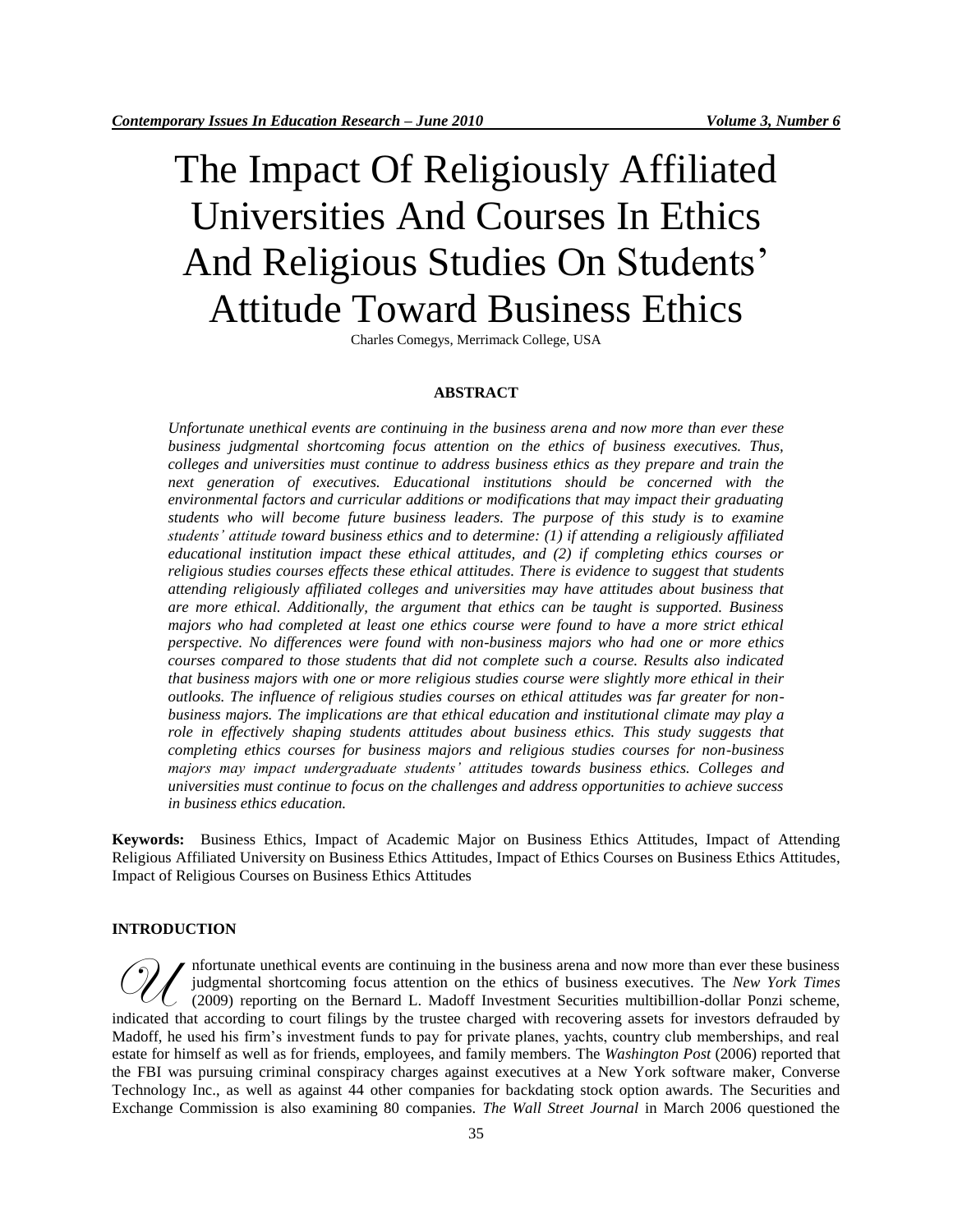timing of stock option awards at six companies including UnitedHealth, Converse Technology, and Affiliated Computer Services. The *Journal* further reported on June 16<sup>th</sup> that Microsoft awarded stock grants to employees at monthly lows during the 1990"s. On this same day Home Depot also disclosed that some of their executives had received stock options with the exercise prices below the market price on the date of issue.

According to Institutional Shareholder Services (2006) by June at least 50 companies including Apple Computer Inc. and Monster Worldwide Inc. have disclosed criminal, regulatory or internal investigations into the backdating and/or manipulating the timing of stock option grants to senior executives. This deceitful practice using corporate position and power continues the litany of executive scandals in recent years at Enron Corp., WorldCom Inc., Tyson, K-Mart, Aldelphia, Tyco, the law firm of Milberg Weiss Bershad & Schulman, Arthur Andersen, Boston"s Big Dig contractor Modern Continental Construction Co., and more recently Hewlett-Packard.

As these and other unethical misdeeds continue in the business world, a great deal of attention on the ethics of business executives is justified. Thus colleges and universities must continue to address business ethics as they prepare and train the next generation of executives. Educational institutions should be concerned with environmental factors and curricular changes or modifications that may impact their graduating students and our future business leaders. For example, the George Washington University School of Business recently hosted an AACSB Ethics and Governance Conference to assist business schools in assessing leadership roles in ethics. The purpose of the event was to explore the future of business ethics and address opportunities and challenges to achieve success in ethics through education. Although the Association to Advance Collegiate Schools of Business (AACSB) has supported the teaching of business ethics as early as the 1980s, they are now stepping up their efforts in this area. The Ethics Education Task Force created in June 2004 by AACSB published a report on "Ethics Education in Business Schools." In the forward to that report, Susan Philips challenged business educators by her statement that "the crisis in business ethics is not only a challenge for companies but also an opportunity to strengthen management education" (Report of the Ethics Education Task Force, 2004, p.7). AACSB's renewed resolve concerning ethics education in the curriculum is further revealed in the Task Force Report statement that business schools must "renew and revitalize their commitment to the centrality of ethical responsibility at both the individual and corporate levels in preparing business leaders for the twenty-first century" (Report of the Ethics Education Task Force, 2004, p.9). AACSB continued its firm commitment to ethics education with the launch of its new Ethics Education Resource Center hosted on its website.

Although there is a plethora of studies in the literature investigating the influences on ethical perceptions of students by a multitude of factors such as cross-cultural and demographic variables including age, gender, and undergraduate major, there is a void in the research concerning the impact on students' ethical attitudes for those attending religiously affiliated educational institutions. Additionally, there is little evidence assessing the impact of completing religious studies courses. Further, the evidence concerning ethics courses in the curriculum remains mixed. This study, therefore, is designed to understand if the university"s religious affiliation results in differences in students" ethical attitudes, and if there is a relationship between the completion of ethics or religious studies courses and students" attitudes towards business ethics.

### **LITERATURE REVIEW**

# **Impact of Ethics Courses**

The literature exploring the impact of ethics courses on students" ethical attitudes present mixed findings. For example, Conroy and Emerson (2004) found that completion of ethics classes had little influence on students' ethical attitudes. They found that only two of their 25 ethical dimensions were significant predictors of ethical attitudes of students. Tanner and Cudd (1999) reported that the impact of taking ethics courses was limited or short lived. The findings of Luthar, DiBattista and Gautschi (1997) however provide strong support for exposure to ethical education. Other studies provide insignificant or mixed results (Murphy and Boatright 1994; Borkowski and Ugras 1992; Arlow 1991; Mayer 1988; Stevens 1984; and Boyd 1982).

In another study by Murphy and Boatright (1994) students who had completed business ethics courses were compared to students who had taken courses which included business ethics among many topics. The two groups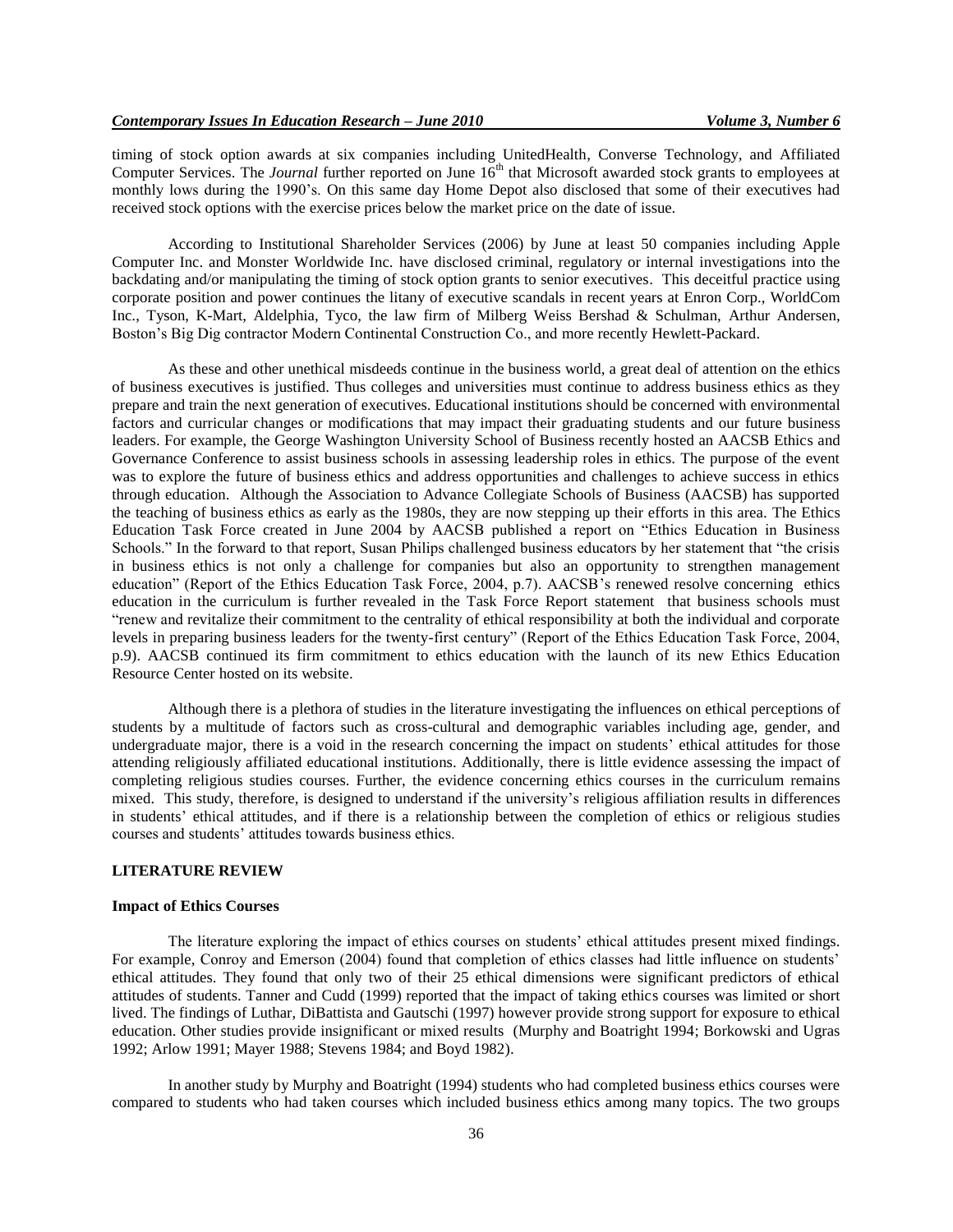ranked ethical issues differently. Results suggest that a course in business ethics can have a positive effect on students' abilities to identify the presence of ethical issues and students' sensitivity to ethical issues can be influenced by formal instruction in business ethics.

Rest (1988) concluded that there is evidence that ethical education can influence the development of moral perspectives among students. The findings reported by Luthar and Karri ( 2005) highlighted the value of ethical education and concluded that exposure to ethics in the curriculum had a significant positive effect on undergraduate students" perceptions of both the ideal ethical climate and the current climate. In this study, exposure to ethics in the curriculum was measured by completion of ethics courses as well as exposure to ethical issues in the students" other courses.

Lopez, Rechner and Olson-Buckanan (2005) reported findings that formal business education decreased business students' tolerance for unethical behavior. The students in this sample were exposed to a business curriculum that had ethics integrated throughout rather than having a particular ethics course(s) for students to complete.

#### **Impact of Religion & Religion Courses**

Conroy and Emerson (2004) concluded that taking religion or theology courses had minimal impact on students" ethical attitudes. They did find that religiosity, defined as church attendance or religion was "very important" in making daily decisions, was a significant predictor of ethical attitudes. Albaum and Peterson (2006) also concluded that business students who considered themselves to be "very religious" were slightly more ethically inclined compared to those business students who reported being "less religious." Several other studies also confirmed that college students' religiosity had significant but varying influence on their attitudes concerning business ethics (Kennedy and Lawton 1998, Terpstra, Rozell, and Robinson 1993, and Shepard and Hartenian 1990). A study by Smith and Oakley (1996) reported mixed religiosity effects and Agle and Van Buren (1999) concluded no significant religiosity impact on business ethics attitudes.

Additionally, Lin (1999) asked Taiwanese students their perception of the influence of religion on ethical standards. He reported that almost 32 percent of the respondents indicated "not much influence," 54.7 percent cited "somewhat influential, " and only 13.3 percent responded "very influential." When the sample was asked if they considered themselves "ethically minded," Lin"s research recorded 21.7 percent responding "totally true" and 72.3 percent "somewhat true."

#### **METHODOLOGY**

## **Sample and Data Collection**

A questionnaire was completed by a quasi random convenience sample of undergraduate students at six different colleges and universities located in the northeast region of the United States. Each institution"s total undergraduate populations size was used to determine the proportional representative sample size required from each location. Intercepts at high student traffic areas, such as in student cafeterias and student campus centers, were used to accomplish survey completions. The survey was self-administered in order to eliminate any interviewerevaluation apprehension by the respondents (Hill 1995) and a free candy bar incentive was also employed. Respondent anonymity was protected by having completed questionnaires deposited directly into a survey response box. Completed questionnaires were collected from 780 undergraduate students. The data were gathered during a two week period in the fall of 2004.

The survey consisted of the Attitude Towards Business Ethics Questionnaire (ATBEQ – see Exhibit 1) (Preble and Reichel 1988) as well as questions gathering appropriate demographic information including gender, age, major area of study, approximate overall GPA, and the number of ethics and religious studies courses completed in college.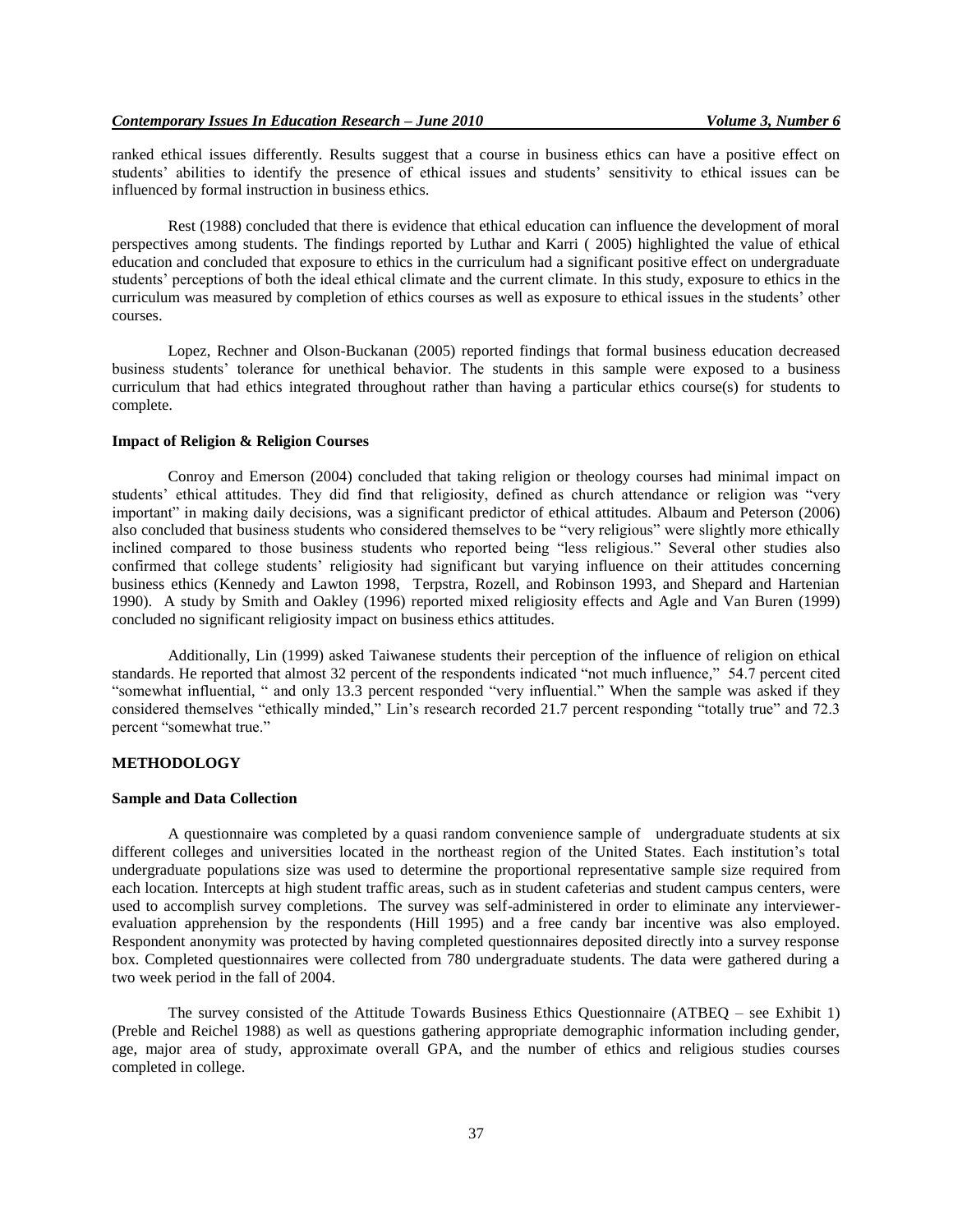## *Contemporary Issues In Education Research – June 2010 Volume 3, Number 6*

The ATBEQ was originally developed by Neumann and Reichel based on "Values Clarification Exercises" of Stevens (1979) and was published in the work of Preble and Reichel in 1988. The questionnaire consists of thirty statements with a five point Likert scale for each item ranging from 1 "disagree strongly to 5 "agree strongly." The statements are "related to various business philosophies like Social Darwinism, Machiavellianisn, Objectivism, and Ethical Relativism" (Preble and Reichel, 1988, p.943).

This sample included 53.9 percent (417) women and 45.7 percent (354) men. Freshmen made up 27 percent of the sample (209), sophomores accounted for 29.2 percent (226), junior respondents (212) were 27.2 percent, and 16.4 percent were seniors. Major area of study revealed that 27.4 percent (214) were in business, 42.7 percent studied liberal arts (328), another 23.2 percent were enrolled in science and engineering as a major while an undecided group of 45 accounted for the final 5.8 percent. The average age of the sample was found to be 19 years and 8 months. The average GPA was reported to be 3.14 on a 4 point scale. Thirty-one percent (239) had completed from 1 to 5 ethics courses in college. With respect to religious studies courses completed, 32.2 percent (239) had taken from 1 to 10 such courses. Sixty-eight percent of the students (530) attended a private institution while 32 percent (250) matriculated at a public college or university. Students attending one of the two religiously affiliated school comprised 26.7 percent (208) of the sample, while 73.3 (572) of the respondents were from a non-religiously affiliated institution. Sixty-nine percent (533) of the responding students had not completed an ethics course.

The completion of a single ethics course was recorded by 20 percent (156) of the sample and 10.7 percent (83) had taken two to five ethics courses in their academic careers to date. Religious studies courses completed ranged from one to ten with 13.2 percent (103) having finished a single course, 15.5 percent (121) completed two religion courses, and only 3.1 percent registered having completed three or more courses. Sixty-eight percent (523) had never completed a religious studies course. Sixty-one percent (469) of the sample came from one of the three schools with total undergraduate enrollment ranging from 6,200 to 17,000 students. The remaining 39.9 percent (311) were students from schools with total undergraduate enrollments ranging from 1,700 to 5,500.

#### **RESULTS AND ANALYSIS**

Table 1 presents the mean scores for the total sample by religiously and non-religiously affiliated educational institutions for nine ATBEQ ethics statements. For the items listed, the mean score differences were found to be statistically significantly at the 0.05 level or better.

| Table 1: Total Sample by Religiously and Non-Religiously Affiliation |                                                           |                             |             |                 |
|----------------------------------------------------------------------|-----------------------------------------------------------|-----------------------------|-------------|-----------------|
|                                                                      | <b>Ethics Statement</b>                                   | <b>Variables</b>            | <b>Mean</b> | Sig. (2-tailed) |
| $\overline{1}$                                                       | A person who is doing well in business does not have to   | Non-religiously affiliation | 1.94        | .001            |
|                                                                      | worry about moral problems.                               | Religiously affiliation     | 1.71        |                 |
| $\mathfrak{D}$                                                       | Business decisions involve a realistic economic attitude  | Non-religiously affiliation | 2.98        | .036            |
|                                                                      | and not a moral philosophy.                               | Religiously affiliation     | 2.80        |                 |
| 3                                                                    | Moral values are irrelevant to the business world.        | Non-religiously affiliation | 2.31        | .000            |
|                                                                      |                                                           | Religiously affiliation     | 1.99        |                 |
| $\overline{4}$                                                       | "Business ethics" is a concept for public relations only. | Non-religiously affiliation | 2.40        | .017            |
|                                                                      |                                                           | Religious affiliation       | 2.23        |                 |
| 5                                                                    | While shopping at the supermarket, it is appropriate to   | Non-religiously affiliation | 2.02        | .010            |
|                                                                      | switch price tags or packages.                            | Religiously affiliation     | 1.80        |                 |
| 6                                                                    | A business person can't afford to get hung up on ideals.  | Non-religious affiliation   | 2.67        | .004            |
|                                                                      |                                                           | Religiously affiliation     | 2.44        |                 |
| $\overline{7}$                                                       | If you want a specific goal, you have got to take the     | Non-religiously affiliation | 3.70        | .007            |
|                                                                      | necessary means to achieve it.                            | Religiously affiliation     | 3.46        |                 |
| 8                                                                    | True morality is first and foremost self-interested.      | Non-religiously affiliation | 2.78        | .031            |
|                                                                      |                                                           | Religiously affiliation     | 2.58        |                 |
| 9                                                                    | Self-sacrifice is immoral.                                | Non-religious affiliation   | 2.40        | .044            |
|                                                                      |                                                           | Religiously affiliation     | 2.24        |                 |

**Table 1: Total Sample by Religiously and Non-Religiously Affiliation**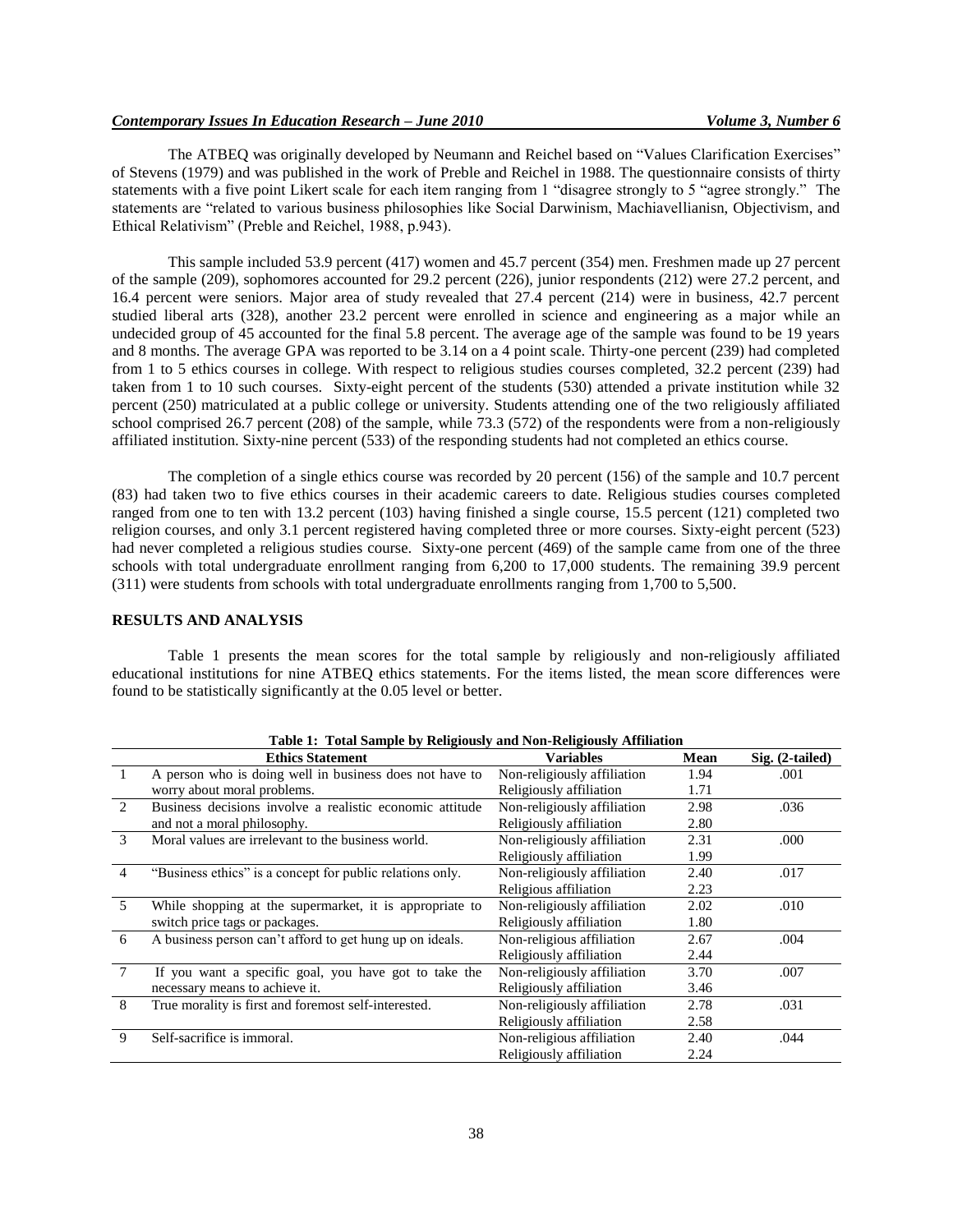## *Contemporary Issues In Education Research – June 2010 Volume 3, Number 6*

All of the statements except (#7): "If you want a specific goal, you have got to take the necessary means to achieve it." reveal that students attending a religiously affiliated educational institution expressed more disagreement with these expressions than those students attending a non-religiously affiliated college/university. In the case of statement (#7), students attending religiously affiliated schools recorded less agreement than those at non-religiously affiliated schools.

Table 2 illustrates the four ethical statements where significant differences were found between business majors attending religiously affiliated and non-religiously affiliated schools.

| Table 2: Dusiless Majors by Religiously and Non-Religiously Altimation |                             |      |                 |  |
|------------------------------------------------------------------------|-----------------------------|------|-----------------|--|
| <b>Ethics Statement</b>                                                | <b>Variables</b>            | Mean | Sig. (2-tailed) |  |
| Business decisions involve a realistic economic attitude               | Non-religiously affiliation | 2.92 | .023            |  |
| and not a moral philosophy.                                            | Religiously affiliation     | 2.59 |                 |  |
| Moral values are irrelevant to the business world.                     | Non-religiously affiliation | 2.38 | .000            |  |
|                                                                        | Religiously affiliation     | 1.81 |                 |  |
| "Business ethics" is a concept for public relations only.              | Non-religiously affiliation | 2.46 | .000            |  |
|                                                                        | Religiously affiliation     | 1.97 |                 |  |
| While shopping at the supermarket, it is appropriate to                | Non-religiously affiliation | 2.01 | .036            |  |
| switch price tags or packages.                                         | Religiously affiliation     | 1.74 |                 |  |

# **Table 2: Business Majors by Religiously and Non-Religiously Affiliation**

In each case above business majors at religiously affiliated schools expressed less agreement with these unethical statements than business students attending non-religiously affiliated institutions.

Table 3 shows the comparisons for six ethical statements where significant differences were found between non-business students attending religiously and non-religiously affiliated institutions.

| Lable 5. Twill-Dustliess Majors by Kellgiously and Twill-Kellgiously Althiation |                             |      |                   |  |  |
|---------------------------------------------------------------------------------|-----------------------------|------|-------------------|--|--|
| <b>Ethics Statement</b>                                                         | <b>Variables</b>            | Mean | $Sig. (2-tailed)$ |  |  |
| A person who is doing well in business does not have to                         | Non-religiously affiliation | 1.94 | .000              |  |  |
| worry about moral problems.                                                     | Religiously affiliation     | 1.61 |                   |  |  |
| Moral values are irrelevant to the business world.                              | Non-religiously affiliation | 2.28 | .044              |  |  |
|                                                                                 | Religiously affiliation     | 2.07 |                   |  |  |
| A business person can't afford to get hung up on ideals.                        | Non-religiously affiliation | 2.63 | .005              |  |  |
|                                                                                 | Religiously affiliation     | 2.36 |                   |  |  |
| If you want a specific goal, you have got to take the                           | Non-religiously affiliation | 3.73 | .001              |  |  |
| necessary means to achieve it.                                                  | Religiously affiliation     | 3.36 |                   |  |  |
| True morality is first and foremost self-interested.                            | Non-religiously affiliation | 2.74 | .000              |  |  |
|                                                                                 | Religiously affiliation     | 2.37 |                   |  |  |
| Self-sacrifice is immoral.                                                      | Non-religiously affiliation | 2.38 | .009              |  |  |
|                                                                                 | Religiously affiliation     | 2.14 |                   |  |  |

### **Table 3: Non-Business Majors by Religiously and Non-Religiously Affiliation**

At religiously affiliated schools, non-business majors displayed statistically significant differences with the six ethics statement compared to their counterparts at non-religiously affiliated institutions. These non-business majors at religiously affiliated schools expressed less agreement with each statement.

With regard to the question of whether exposure to ethics education in its present form impacts students' attitudes toward business ethics, of interest is that the comparison of means for non-business majors who have completed one or more ethics courses with those who had not completed any ethics courses yielded no significant differences on any of the ethical dimensions.

However, Table 4 illustrates the six ethical statements with significantly different mean scores for business students who have completed one or more ethics courses compared to those with no ethics courses completed.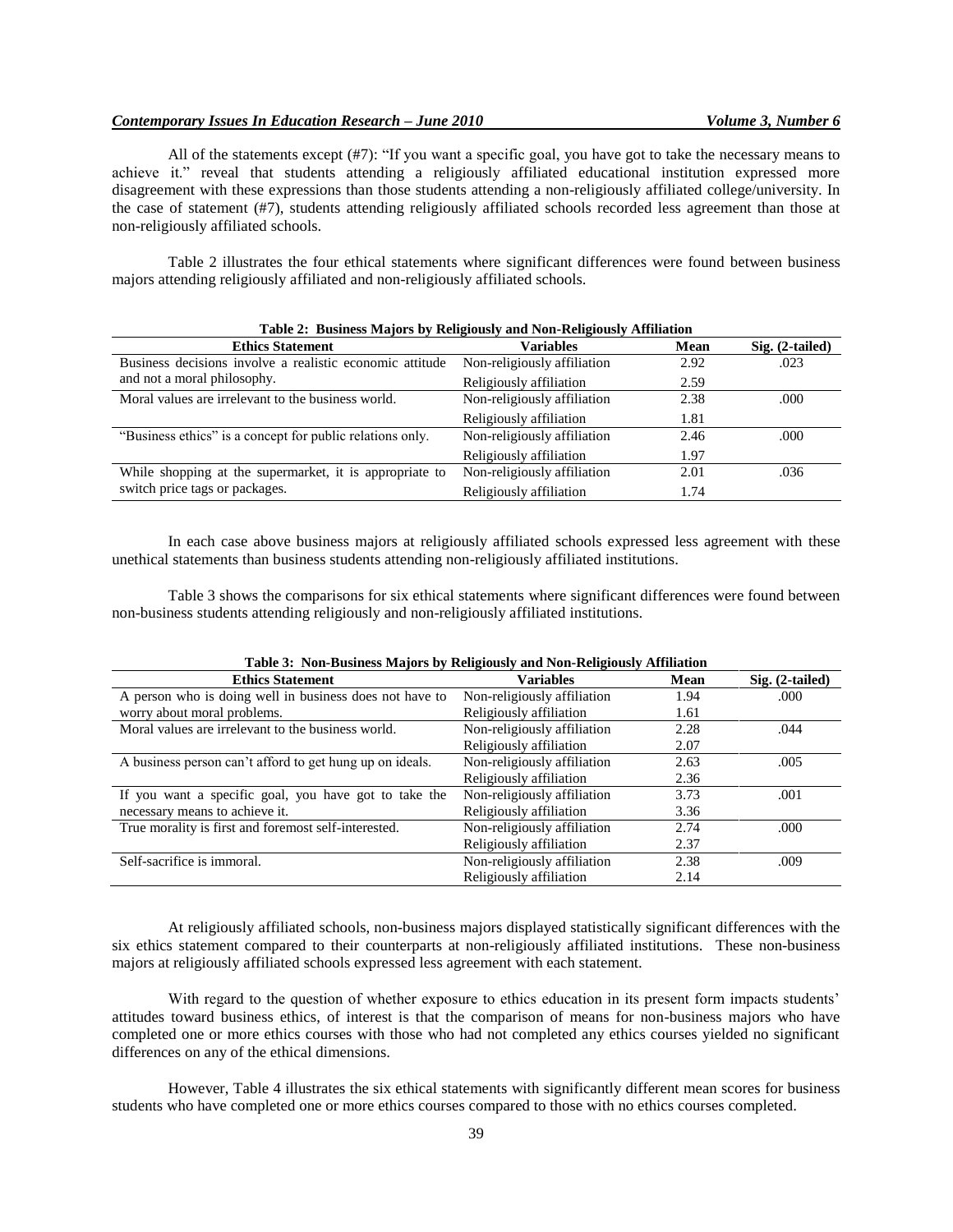| <b>Table 4: Business Majors With and Without Ethics Courses</b> |                                      |      |                   |  |
|-----------------------------------------------------------------|--------------------------------------|------|-------------------|--|
| <b>Ethics Statement</b>                                         | <b>Variables</b>                     | Mean | $Sig. (2-tailed)$ |  |
| Moral values are irrelevant to the business                     | One or more Ethics Courses Completed | 2.04 | .039              |  |
| world.                                                          | No Ethics Courses Completed          | 2.33 |                   |  |
| "Business ethics" is a concept for public                       | One or more Ethics Courses Completed | 2.11 | .007              |  |
| relations only.                                                 | No Ethics Courses Completed          | 2.46 |                   |  |
| The main interest of shareholders is maximum                    | One or more Ethics Courses Completed | 3.84 | .016              |  |
| return on their investment.                                     | No Ethics Courses Completed          | 3.48 |                   |  |
| If you want a specific goal, you have got to                    | One or more Ethics Courses Completed | 3.83 | .032              |  |
| take the necessary means to achieve it.                         | No Ethics Courses Completed          | 3.50 |                   |  |
| The business world has its own rules.                           | One or more Ethics Courses Completed | 3.09 | .009              |  |
|                                                                 | No Ethics Courses Completed          | 3.48 |                   |  |
| You can judge a person according to his work                    | One or more Ethics Courses Completed | 3.50 | .033              |  |
| and his dedication.                                             | No Ethics Courses Completed          | 3.20 |                   |  |

Statements 1:"Moral Values are irrelevant to the business world." and 2:" "Business ethics is a concept for public relations only." recorded more disagreement by business majors who had completed at least one ethics course. Statements 3: "The main interest of shareholders is maximum return on their investment." statement 4: "If you want a specific goal, you have got to take the necessary means to achieve it." and statement 6: "You can judge a person according to his work and his dedication." All show a statistically higher mean score for those who have completed an ethics course than those who have not. This indicates more agreement with each statement. The final statement 5: "The business world has its own rules." was agreed to by more business majors who had not completed an ethics course than those who had. Those business students with at least one ethics courses had more neutral scores.

The questions of whether religious studies education impacts students attitudes toward business ethics, Table 5 shows the two ethics statements found significant when comparing business students who have completed religious studies courses with those business students who have not completed such courses. In each case business students who have completed one or more religious studies courses expressed more disagreement with the statements that "Moral values are irrelevant to the business world" and "Business ethics is a concept for public relations only."

| Table 5. Dusiness majors with and without ivergrous bludles Courses |                                                 |      |                   |
|---------------------------------------------------------------------|-------------------------------------------------|------|-------------------|
| <b>Ethics Statement</b>                                             | Variables                                       | Mean | $Sig. (2-tailed)$ |
| Moral values are irrelevant to the                                  | One or more Religious Studies Courses Completed | 2.00 |                   |
| business world.                                                     | No Religious Studies Courses Completed          | 2.29 | .046              |
| "Business ethics" is a concept for                                  | One or more Religious Studies Courses Completed | 2.09 |                   |
| public relations only.                                              | No Religious Studies Courses Completed          | 2.41 | .018              |

**Table 5: Business Majors With and Without Religious Studies Courses**

Significant differences were found for non-business majors with one or more religion courses. More disagreement (significantly lower mean score were displayed) with the five ethics statements shown in Table 6.

| Table 0. Twil-Dustiness triajurs with and without incligious biddies Courses |                                                 |      |                   |  |
|------------------------------------------------------------------------------|-------------------------------------------------|------|-------------------|--|
| <b>Ethics Statement</b>                                                      | <b>Variables</b>                                | Mean | $Sig. (2-tailed)$ |  |
| A person who is doing well in                                                | One or more Religious Studies Courses Completed | 1.64 |                   |  |
| business does not have to worry                                              | No Religious Studies Courses Completed          | 1.97 | .000              |  |
| about moral problems.                                                        |                                                 |      |                   |  |
| Moral values are irrelevant to the                                           | One or more Religious Studies Courses Completed | 2.08 |                   |  |
| business world.                                                              | No Religious Studies Courses Completed          | 2.30 | .032              |  |
| The lack of public confidence in                                             | One or more Religious Studies Courses Completed | 2.54 |                   |  |
| the ethics of business people is                                             | No Religious Studies Courses Completed          | 2.78 | .006              |  |
| not justified.                                                               |                                                 |      |                   |  |
| True morality is first and foremost                                          | One or more Religious Studies Courses Completed | 2.36 |                   |  |
| self-interested.                                                             | No Religious Studies Courses Completed          | 2.78 | .000              |  |
| Self-sacrifice is immoral.                                                   | One or more Religious Studies Courses Completed | 2.16 |                   |  |
|                                                                              | No Religious Studies Courses Completed          | 2.39 | .007              |  |

# **Table 6: Non-Business Majors With and Without Religious Studies Courses**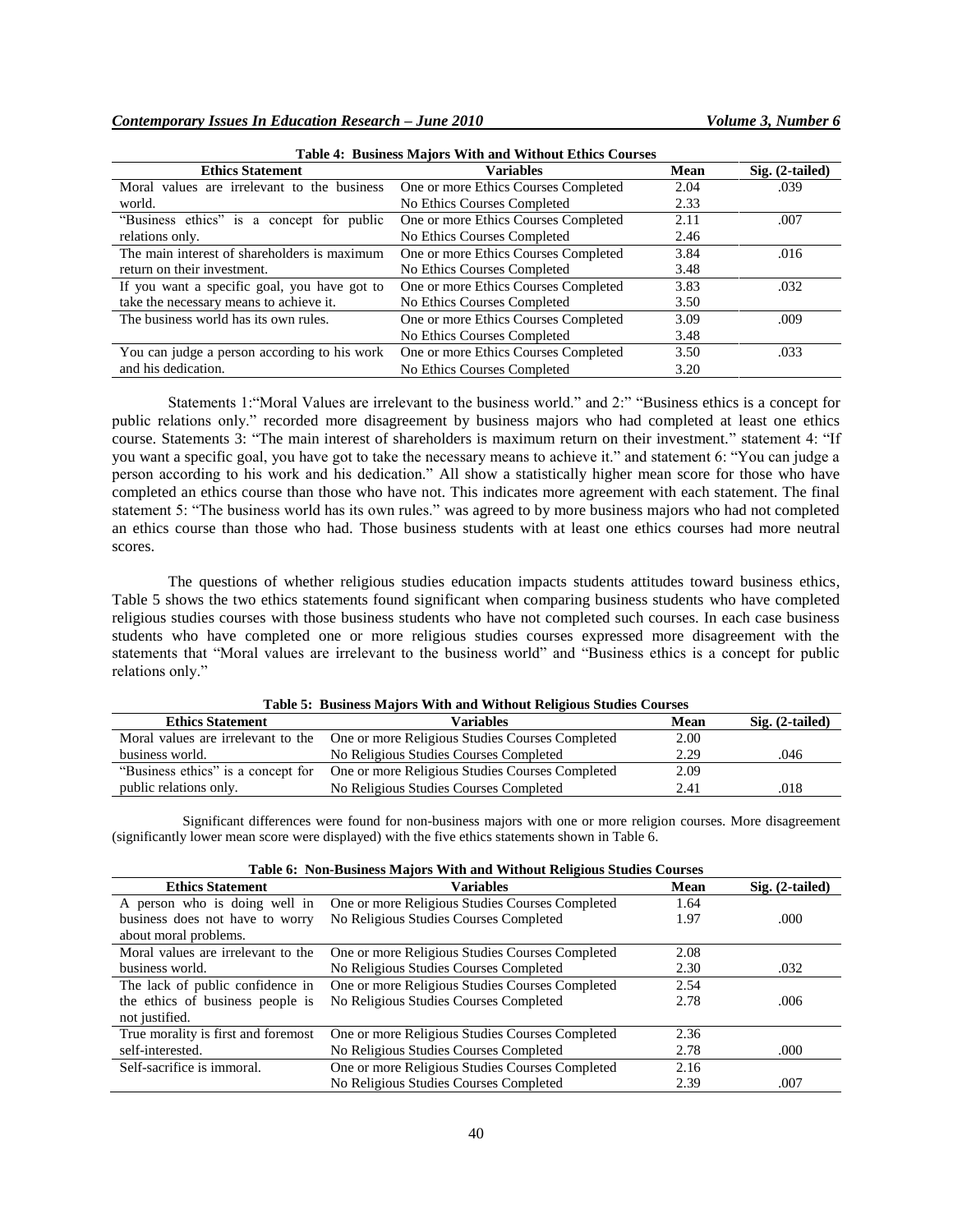# **DISCUSSION**

Based on our sample of respondents, there is evidence to suggest that students attending religiously affiliated colleges and universities may have more ethically inclined attitudes about business. Nine of the 30 ethical statements were found to be significantly different. The direction of responses for students attending religiously affiliated institutions in all cases was leaning toward a more ethical inclination. This finding held true for both business majors (4 of 30 ethical statement found significantly different) as well as for non-business majors (6 of 30 statements) compared to students at non-religiously affiliated educational institutions. This result may be explained by self-selection in that students with a more in depth religious and ethical background seek attendance at religiously affiliated schools. The religious and ethically orientated climate at such institutions may influence the attitudes of these students. It seems logical that students with a higher religiosity quotient may attend religiously affiliated institution. This is consistent with the finding of Conroy and Emerson (2004) and Albaum and Peterson (2006).

This study"s findings provide some evidence to support the argument that ethics can be taught. Business majors who had completed at least one ethics course produced significantly different mean scores on six of the 30 statements suggesting they had a more strict ethical perspective. No differences were found with non-business majors who had one or more ethics courses compared to those students that did not complete such a course.

Two items indicated that business majors with one or more religious studies course were slightly more ethically oriented in their outlooks. The influence of religious studies courses on ethical attitudes was far greater for non-business majors, where in five of the 30 statements reported the mean score was significantly different from those who had not completed a religion course.

This study reveals that ethical education and institutional climate may play a role in effectively shaping students attitudes about business ethics. Completion of ethics courses by business majors and religious studies courses by non-business major may impact undergraduate students" attitudes towards business ethics.

#### **FUTURE RESEARCH**

Several areas are in need of future research. First, there is a need to replicate this study. Also, an investigation of whether students who attend religiously affiliated school have higher religiosity quotients may yield additional evidence concerning their ethical inclination and disapproval of unethical behavior. Additionally, there is a need to further investigate the ethical orientation of students attending business schools with integrated ethical programs as well as institutions with an overall ethically integrated curriculum.

Wesley Cragg (1997) stated:

*. . . an institution or faculty seriously committed to values education should begin by committing itself to the identification and exploration of the values implicit in the materials, theories, cases, research and pedagogical strategies that inform the structure and content of the teaching curriculum. For it is here that the educational process impacts directly and powerfully on the lives of students and their mentors.* 

As the managers of the future continue to be educated, it is imperative that strong exposure to examining and understanding ethical issues in business be a part of that educational process. It has been estimated that there are over 500 business ethics courses offered by US educational institutions and about ten percent of US business schools do not offer any ethics education or training (Stark 1993). Only one third of AACSB accredited business schools have a stand alone course in ethics (Mitroff & Swanson 2004). Educational institutions must understand how to most effectively incorporate ethical issues into the curriculum and into the overall educational environment.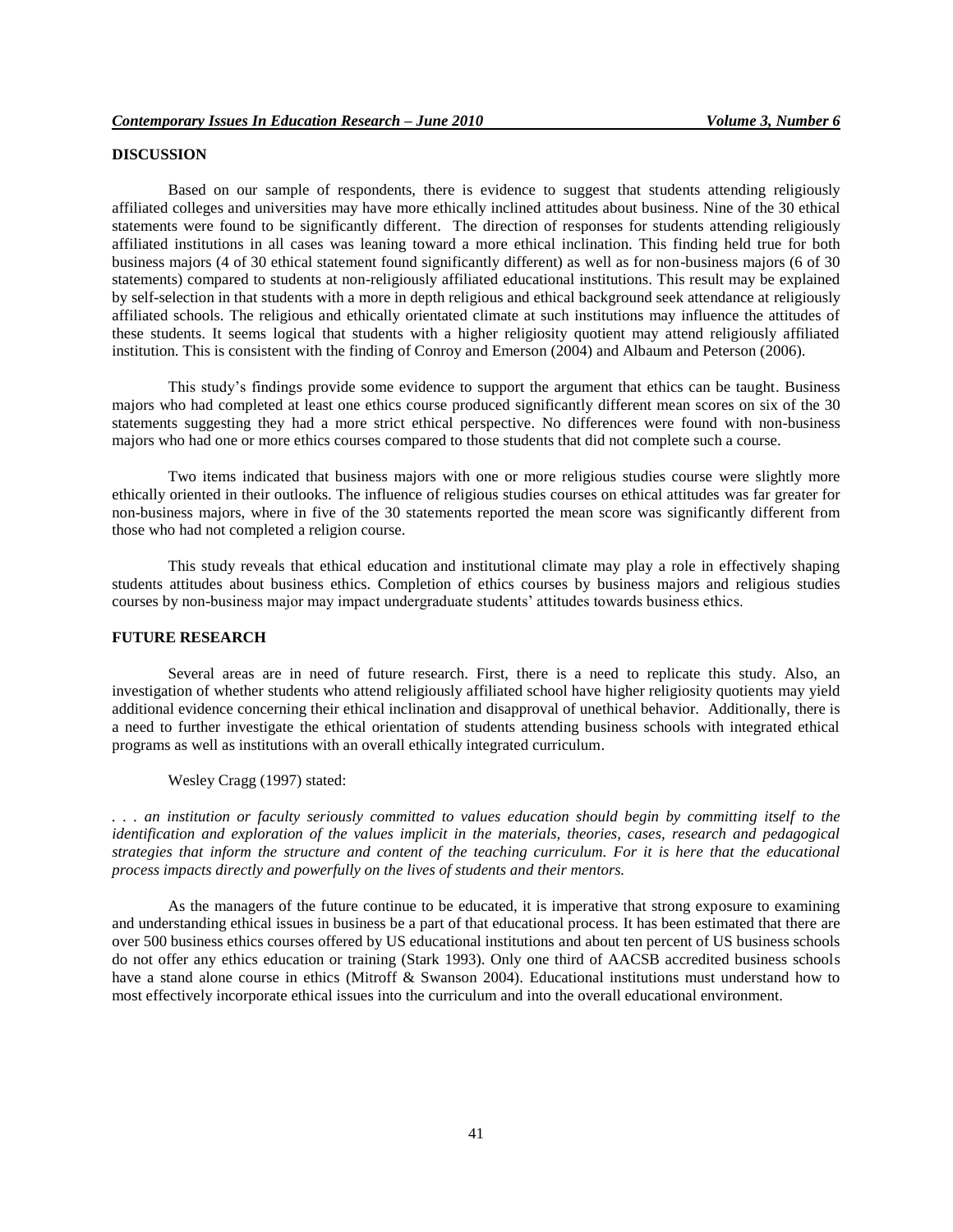# **AUTHOR INFORMATION**

**Charles Comegys,** Ph.D. is Ciejek Chair of Business with the Francis E. Girard School of Business & International Commerce at Merrimack College, North Andover, Massachusetts, USA. Dr. Comegys" case studies have appeared in textbooks and his articles appear in numerous journals. He has served on the Board of Directors of the Marketing Research Association, and the Board of Directors of the Marketing Educators" Association. Dr. Chuck Comegys has also been President of the Boston Chapter of the American Marketing Association and served on the AMA"s International Board of Directors.

## **REFERENCES**

- 1. Agle, B.R., & H.J. Van Burne (1999). "God and Mammon: The modern relationship." *Business Ethics Quarterly*, 9, 563-582.
- 2. Albaum, G., & R.A. Peterson (2006). "Ethical Attitudes of Future Business Leaders: Do They Vary by Gender and Religiosity?" *Business & Society* 45 (3), 300-321.
- 3. Arlow, P. (1991). "Characteristics in college students" evaluations of business ethics and corporate responsibility." *Journal of Business Ethics*, 10, 63-69.
- 4. Bok, D. (1976). "Can ethics be taught?" *Change*, (October), 26-30.
- 5. Borkowski, S.C. & Y.J. Ugras (1992). "The ethical attitudes of students as a function of age, sex, and experience." *Journal of Business Ethics*, 11, 63-69.
- 6. Conroy, S.J., & T.L.N. Emerson (2004). "Business Ethics and Religion: Religiosity as a Predictor of Ethical Awareness among Students." *Journal of Business Ethics*, (50), 383-396.
- 7. Ethics Education Task Force to AACSB International, Ethics Education in Business Schools (2004.) St. Louis, MO AACSB International.
- 8. Forelle, C. & J.Bandler (2006). "The Perfect Payday; Some CEOs reap millions by landing stock options when they are most valuable; Luck – or something else?" *The Wall Street Journal*, (Eastern edition). New York: March 18, 2006. p. A1.
- 9. \_\_\_\_\_\_\_\_ (2006). "During 1990s, "Microsoft Practiced Variation of Options Backdating" *The Wall Street Journal*, (Eastern edition). New York: June 16, 2006. p. A1.
- 10. Glenn, J.R. (1992). "Can a business and society course effect the ethical judgment of future managers?" *Journal of Business Ethics,* 11(3), 217-224.
- 11. Hill, R. P. (1995). "Researching Sensitive Topics in Marketing The Special Case of Vulnerable Populations." *Journal of Public Policy & Marketing*, 14 (1), 143-49.
- 12. Institutional Shareholder Services (2006). "An Investor Guide to the Stock Option Timing Scandal," (July), 1-7.
- 13. Izzo, G. (2000). "Compulsory ethics education and the cognitive moral development of salespeople: A quasi-experimental assessment." *Journal of Business Ethic*, 28(3), 223-241.
- 14. Johnson, C. (2006.) "3 Charged As Probe Into Options Widens; FBI Pursuing Cases of Illegal Stock Profits." *The Washington Post, (*August 10), 1.
- 15. Kennedy, E.J., & L. Lawton (1998). "Religiousness and Business Ethics." *Journal of Business Ethics*, 17, 163-175.
- 16. Lin, C.Y. (1999). "A Comparison of Perceptions About Business Ethics in Four Countries." *Journal of Psychology*, 133 (6), 641-656.
- 17. Luthar, H.K., R.A. DiBattista, & T. Gautschi (1997). "Perception of What the Ethical Climate is and What it Should be: The Role of Gender, Academic Status, and Ethical Education." *Journal of Business Ethics*, (16), 205-217.
- 18. Luthar, H.K. & R. Karri (2005). "Exposure to Ethics Education and the Perception of Linkage Between Organizational Ethical Behavior and Business Outcomes." *Journal of Business Ethics*, (61), 353-368.
- 19. Lopez, Y.P., P.L. Rechner, & J.B. Olson-Buchanan (2005). "Shaping Ethical Perceptions: An Empirical Assessment of the Influence of Business Education, Culture, and Demographis Factors." *Journal of Business Ethics*, (60), 341-358.
- 20. Mayer, J. (1988). Themes of social responsibility: A survey of three professional schools." *Journal of Business Ethics*, 7, 316.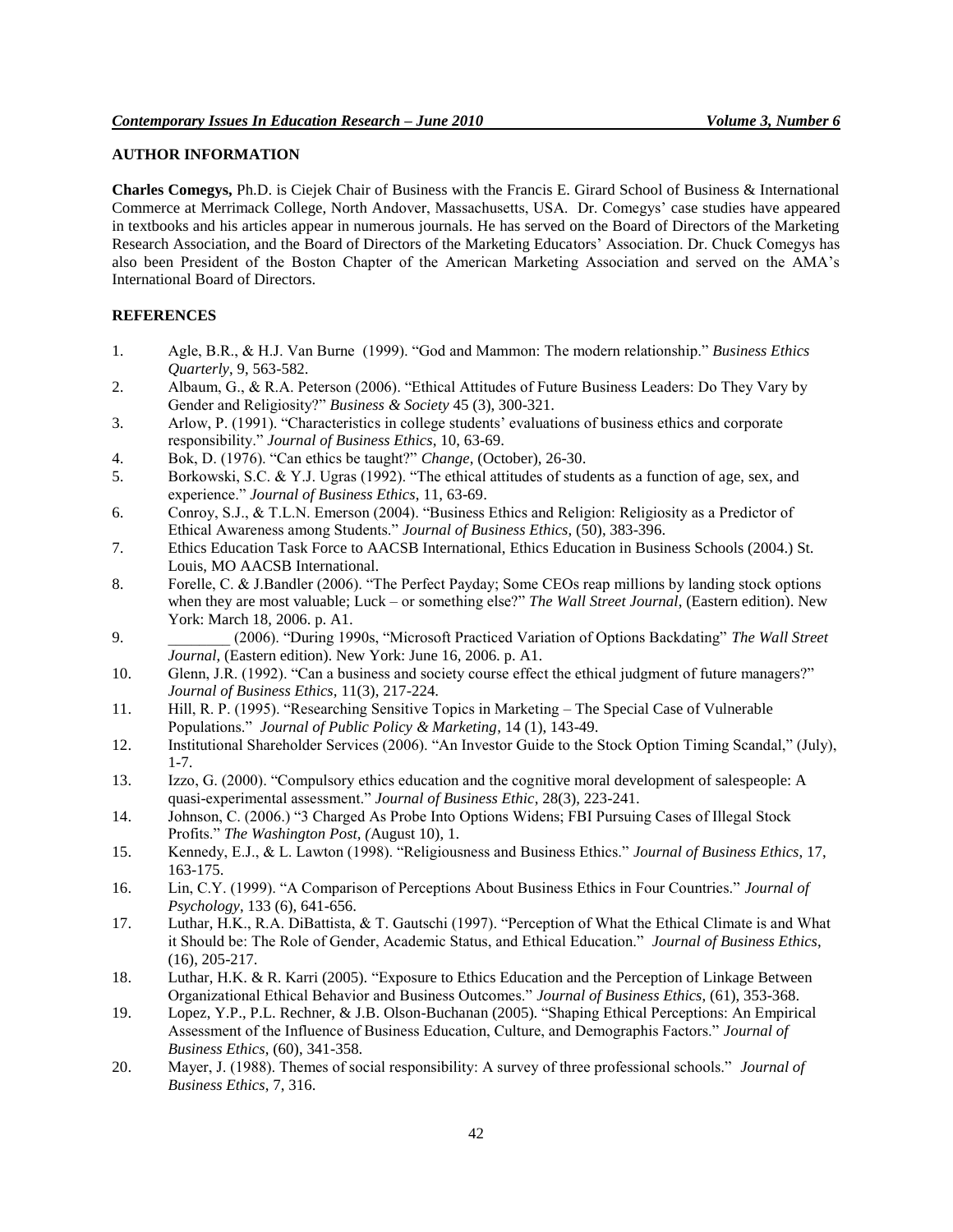- 21. Mitroff, I. & D. Swanson (2004). "An Open Letter to the Deans and the Faculties of American Business Schools: A Call for Action." *The Academy of Management News*, (35) 7-8.
- 22. Murphy, P.R. & J.R. Boatright (1994). "Assessing the effectiveness of instruction in business ethics: A longitudinal analysis." *Journal of Education for Business*, 69, 326.
- 23. Okleshen, M. & R. Hoyt (1996). "A cross cultural comparison of ethical perspectives and decision approaches of business students: United States of America versus New Zealand. *Journal of Business Ethics*, 15, 537-549.
- 24. Picard, I.H. (2009) "Records Show How Madoff Used Firm as "Piggy Bank"" *The New York Times,* (May 6), 1.
- 25. Preble, J. F. & A. Reichel (1988). "Attidudes Towards Business Ethics of Future Managers in the US and Israel." *Journal of Business Ethics*, (12), 941-949.
- 26. Salmans, S. (1987). "Suddenly business schools tackle ethics." *New York Times Education Life*, August 2, 64-69.
- 27. Shepard, J.M., & L.S. Hartenian (1990). "Egoistic and ethical orientations of university students toward work-related decisions." *Journal of Business Ethics*, 10, 303-310.
- 28. Smith, P.L., & E.F. Oakley (1996). "The value of ethics education in business school curricula." *College Students Journal*, 30, 274-283.
- 29. Stark, A. (1993). "What"s the matter with business ethics?" *Harvard Business Review*, (May-June), 38-48.
- 30. Stevens, G. (1984). "Business ethics and social responsibility: The responses of present and future managers." *Akron Business and Economics Review*, 15, 6-11.
- 31. Tanner, J. & M. Cudd (1999). "Finance degree programs and the issue of student preparedness." *Journal of Education for Business*, 74, 335-340.
- 32. Terpstra, D.E., E.J. Rozell, & R.K. Robinson (1993). "The influence of personality and *Psychology*, 127, 375-389.